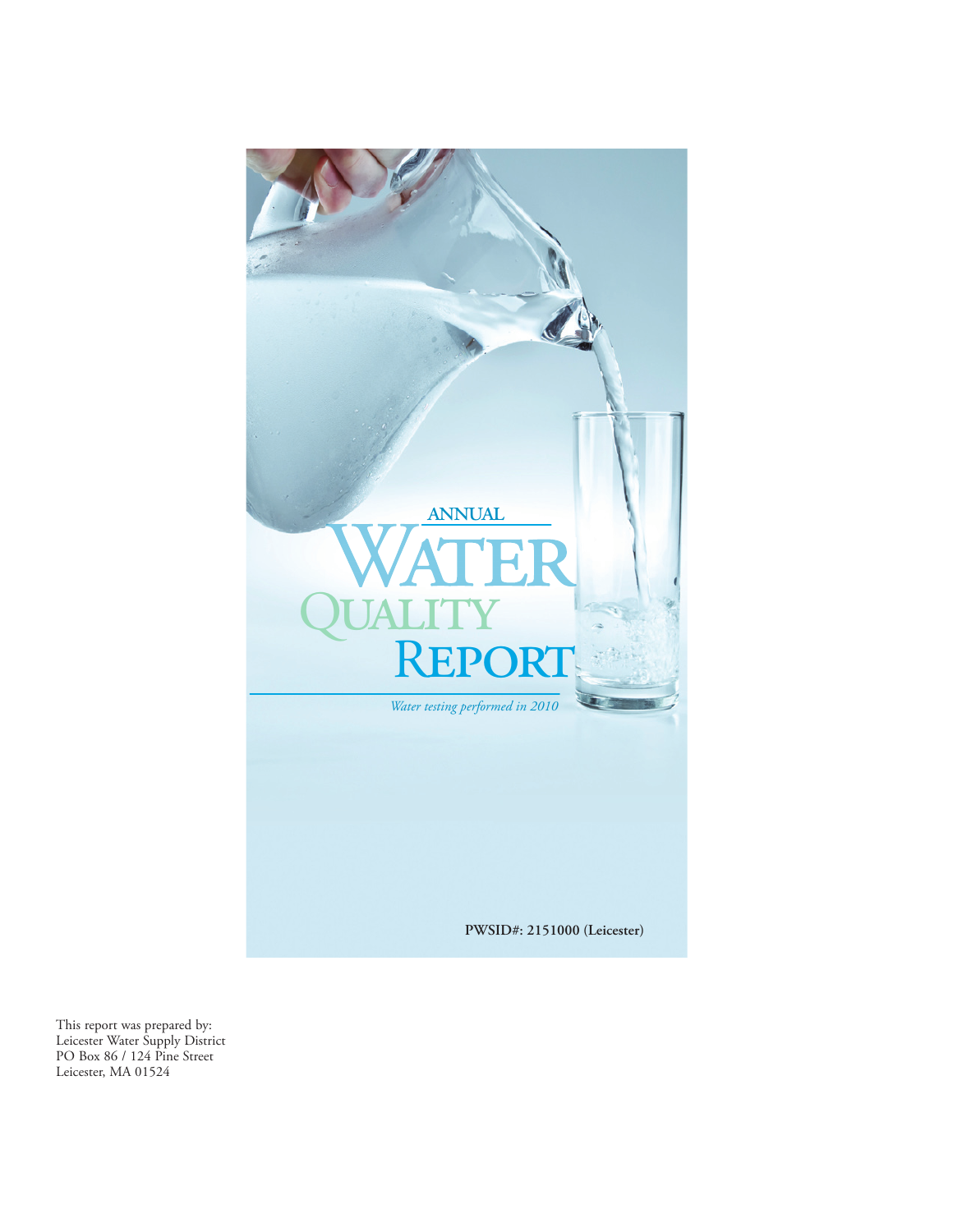## Quality First

Once again we are proud to present our annual water quality report covering all testing performed between January 1 and December 31, 2010. As in years past, we are committed to delivering the best-quality drinking water possible. To that end, we remain vigilant in meeting the challenges of new regulations, source water protection, water conservation, and community outreach and education while continuing to serve the needs of all of our water users. Thank you for allowing us to continue providing you and your family with quality drinking water.

We would like to thank Frank Lyon for his many years of service. Mr. Lyon retired December 31, 2010. The new superintendent is Roger Hammond.

We encourage you to share your thoughts with us on the information contained in this report. Should you ever have any questions or concerns, we are always available to assist you.

For more information about this report, or for any questions relating to your drinking water, please call Roger A. Hammond, Superintendent, at (508) 892-8484 or e-mail at roger@lwsd.net.

## Community Participation

You are invited to participate in our public forum and voice your concerns about your drinking water. We meet the third<br>Thursday of each month, beginning at 9:00 a.m., at the office of the Leicester Water Supply District, Leicester, MA. The public is welcome to attend these meetings as well as the Annual Meeting, held on the last Tuesday in April. Please call in advance to confirm the date and time.

#### Where Does My Water Come From?

The Leicester Water Supply District is a Municipal Water System that provides water to about 3,300 residents in the<br>central area of Leicester. The water that we distribute is groundwater, water that is pumped from aquifers bedrock. The sources include two areas: a well field in the Town of Paxton (source ID # 01G, 02G, 03G, and 04G) and two wells in Leicester, the Whittemore Street well (05G) and the Rawson Street well (06G). The Whittemore Street well is currently out of service until treatment for arsenic and uranium can be provided. Two water tanks (600,000 gallons each), located just north off Rte. 56 near the Leicester High and Leicester Primary schools, provide storage and deliver water through our distribution system to your homes and businesses.

#### Water Treatment Process

A rsenic Treatment #2 and #3 wells: The treatment process consists of pumping raw water from these wells to two<br>A treatment skids, each of which has two pressurized vessels. The vessels contain a specialized resin media th the arsenic, producing an arsenic free water. The water then flows into the transmission system in Paxton to the water tanks on Cary Hill in Leicester for distribution. The media in these vessels will be periodically cleaned by removing the media and regenerating off-site and returning to the vessels.

Jim Dandy well (04G) in Paxton is a shallow-water well considered as a groundwater supply influenced by surface water. Water is pumped from the well through a series of three membrane filters of different micron sizes to remove possible contaminants. The water is chlorinated at the source and flows into the transmission system. Turbidity is also measured and recorded to ensure the water quality standards meet the Safe Drinking Water Act (SDWA). Chlorine is added at the Jim Dandy well as a precaution against any bacteria that may be present.

Your water is also treated for corrosion control with a blend of polyphosphate products that reduce the amount of copper and lead that leaches from your in-house plumbing at the water tanks and the #5 Rawson Street well.

The Treatment Plant for the #5 Rawson Street well for Arsenic, Uranium, and Radon removal from the water was completed in March 2010 and has since been placed online with the approval of the DEP. The treatment process is similar to the process for the #2 and #3 wells, with the exception that the media is regenerated on-site and returned to service with the backwash water being sent to the Wastewater Treatment Plant on Pine Street.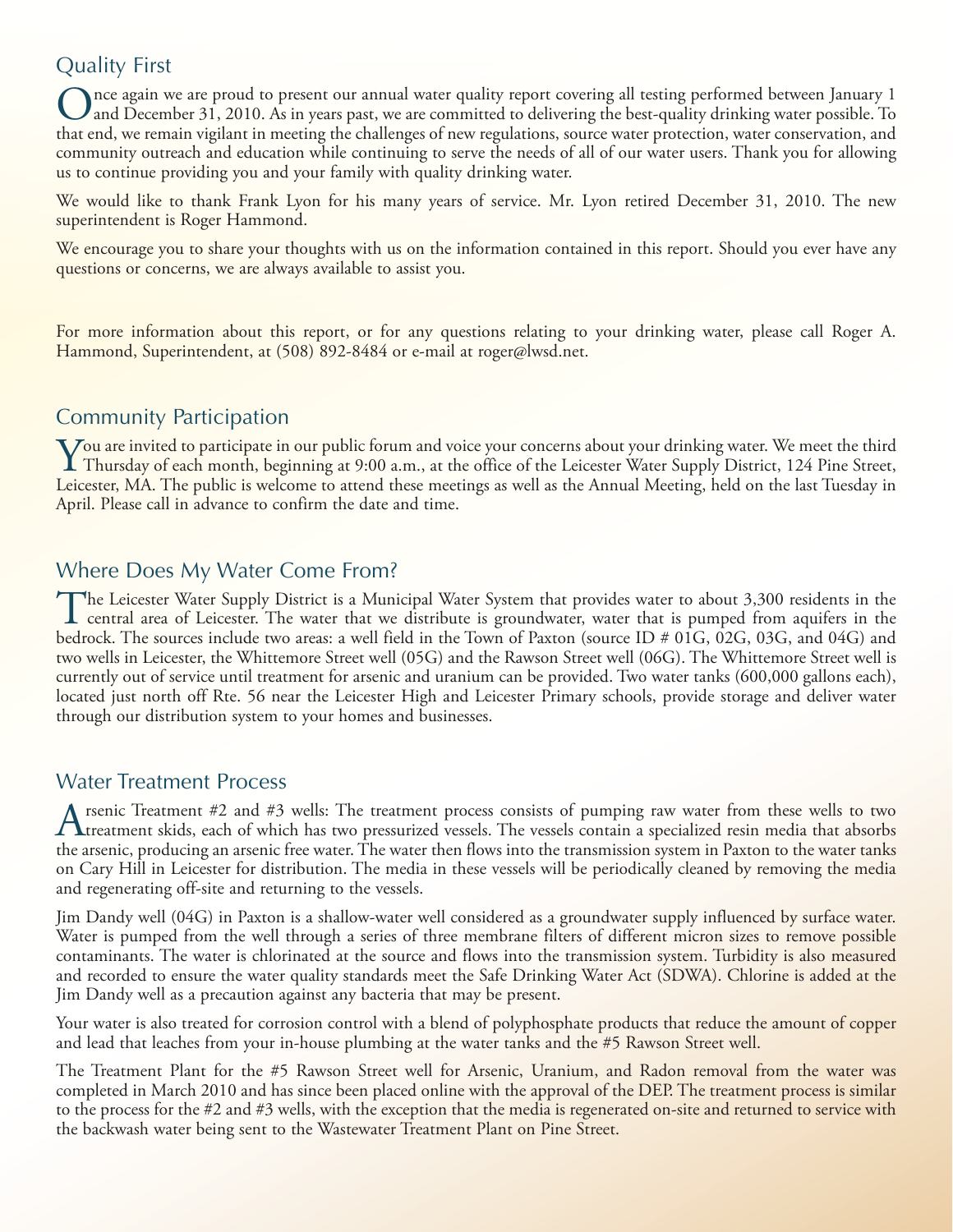#### Substances That Could Be in Water

To ensure that tap water is safe to drink, the Department of Environmental Protection (Department) and the U.S. Environmental Protection Agency (U.S. EPA) prescribes regulations limiting the amount of certain contaminants in water provided by public water systems. The Food and Drug Administration (FDA) and Massachusetts Department of Public Health (DPH) regulations establish limits for contaminants in bottled water, which must provide the same protection for public health. Drinking water, including bottled water, may reasonably be expected to contain at least small amounts of some contaminants. The presence of these contaminants does not necessarily indicate that the water poses a health risk.

The sources of drinking water (both tap water and bottled water) include rivers, lakes, streams, ponds, reservoirs, springs, and wells. As water travels over the surface of the land or through the ground, it dissolves naturally-occurring minerals and, in some cases, radioactive material, and can pick up substances resulting from the presence of animals or from human activity. Substances that may be present in source water include: Microbial Contaminants, such as viruses and bacteria, which may come from sewage treatment plants, septic systems, agricultural livestock operations, or wildlife; Inorganic Contaminants, such as salts and metals, which can be naturally occurring or may result from urban stormwater runoff, industrial or domestic wastewater discharges, oil and gas production, mining, or farming; Pesticides and Herbicides, which may come from a variety of sources such as agriculture, urban stormwater runoff, and residential uses; Organic Chemical Contaminants, including synthetic and volatile organic chemicals, which are by-products of industrial processes and petroleum production, and which may also come from gas stations, urban stormwater runoff, and septic systems; Radioactive Contaminants, which can be naturally occurring or may be the result of oil and gas production and mining activities.

More information about contaminants and potential health effects can be obtained by calling the U.S. EPA's Safe Drinking Water Hotline at (800) 426-4791.

#### What's a Cross-connection?

Cross-connections that contaminate drinking water distribution lines are a major concern. A cross-connection is<br>Corned at any point where a drinking water line connects to equipment (boilers), systems containing chemicals conditioning systems, fire sprinkler systems, irrigation systems) or water sources of questionable quality. Cross-connection contamination can occur when the pressure in the equipment or system is greater than the pressure inside the drinking water line (backpressure). Contamination can also occur when the pressure in the drinking water line drops due to fairly routine occurrences (main breaks, heavy water demand) causing contaminants to be sucked out from the equipment and into the drinking water line (backsiphonage).

Outside water taps and garden hoses tend to be the most common sources of cross-connection contamination at home. The garden hose creates a hazard when submerged in a swimming pool or when attached to a chemical sprayer for weed killing. Garden hoses that are left lying on the ground may be contaminated by fertilizers, cesspools or garden chemicals. Improperly installed valves in your toilet could also be a source of cross-connection contamination.

Community water supplies are continuously jeopardized by cross-connections unless appropriate valves, known as backflow prevention devices, are installed and maintained. For more information, review the Cross-Connection Control Manual from the U.S. EPA's Web site at http://water.epa.gov/infrastructure/drinkingwater/pws/crossconnectioncontrol/index.cfm. You can also call the Safe Drinking Water Hotline at (800) 426-4791.

## Lead and Drinking Water

If present, elevated levels of lead can cause serious health problems, especially for pregnant women and young children.<br>Lead in drinking water is primarily from materials and components associated with service lines and h Lead in drinking water is primarily from materials and components associated with service lines and home plumbing. We are responsible for providing high quality drinking water, but cannot control the variety of materials used in plumbing components. When your water has been sitting for several hours, you can minimize the potential for lead exposure by flushing your tap for 30 seconds to 2 minutes before using water for drinking or cooking. If you are concerned about lead in your water, you may wish to have your water tested. Information on lead in drinking water, testing methods, and steps you can take to minimize exposure is available from the Safe Drinking Water Hotline or at www.epa.gov/safewater/lead.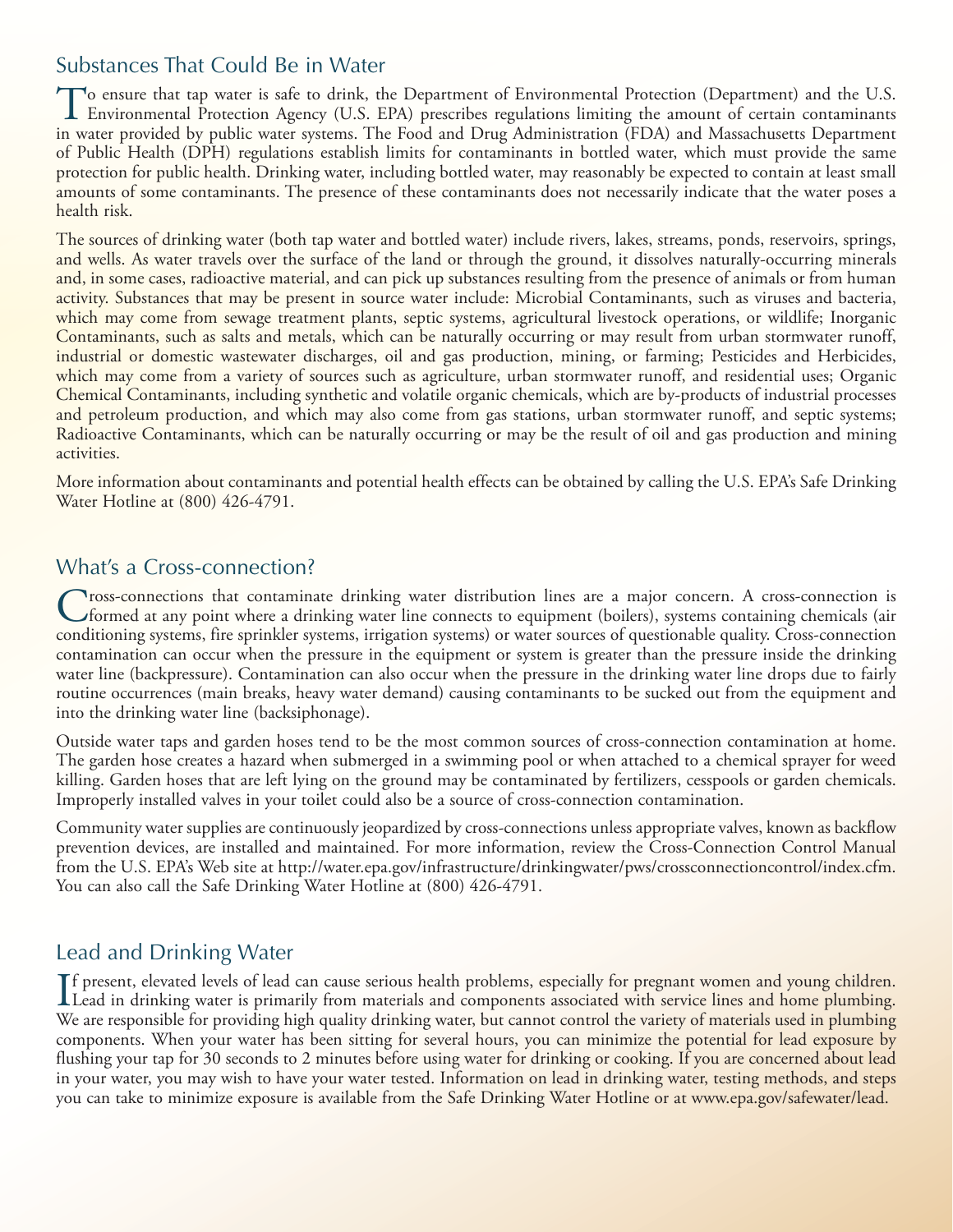## What's Your Water Footprint?

You may have some understanding about your carbon footprint, but how much do you know about your water<br>footprint? The water footprint of an individual, community, or business is defined as the total volume of freshwater<br>th that is used to produce the goods and services that are consumed by the individual or community or produced by the business. For example, 11 gallons of water are needed to irrigate and wash the fruit in one half-gallon container of orange juice. Thirty-seven gallons of water are used to grow, produce, package, and ship the beans in that morning cup of coffee. Two hundred and sixty-four gallons of water are required to produce one quart of milk, and 4,200 gallons of water are required to produce two pounds of beef.

According to the U.S. EPA, the average American uses about 100 gallons of water daily. In fact, in the developed world, one flush of a toilet uses as much water as the average person in the developing world allocates for an entire day's cooking, washing, cleaning, and drinking. The annual American per capita water footprint is about 8,000 cubic feet; twice the global per capita average. With water use increasing six-fold in the past century, our demands for freshwater are rapidly outstripping what the planet can replenish.

To check out your own water footprint, go to www.h2oconserve.org or visit www.waterfootprint.org to see how the water footprints of other nations compare.

#### What Are PPCPs?

 $\bf{V}$ Then cleaning out your medicine cabinet, what do you do with your expired pills? Many people flush them down the  $W$  toilet or toss them into the trash. Although this seems convenient, these actions could threaten our water supply.

Recent studies are generating a growing concern over pharmaceuticals and personal care products (PPCPs) entering water supplies. PPCPs include human and veterinary drugs (prescription or over-the-counter) and consumer products, such as cosmetics, fragrances, lotions, sunscreens, and house cleaning products. Over the past five years, the number of U.S. prescriptions increased 12 percent to a record 3.7 billion, while nonprescription drug purchases held steady around 3.3 billion. Many of these drugs and personal care products do not biodegrade and may persist in the environment for years.

The best and most cost-effective way to ensure safe water at the tap is to keep our source waters clean. Never flush unused medications down the toilet or sink. Instead, check to see if the pharmacy where you made your purchase accepts medications for disposal, or contact your local health department for information on proper disposal methods and drop-off locations. You can also go on the Web at www.Earth911.com to find more information about disposal locations in your area.

#### Violations

TON CE 10 5D013: Issue 2/10 for an arsenic MCL violation in the fourth quarter of 2009. Actions included Tier 2 public notification, certification of Public Notice, and installation of treatment.

NON CE 10 5D078: Issue for violating the arsenic MCL in the first quarter of 2010. Returned to compliance after treatment was activated on well 06G and Public Notice was completed.

Some people who drink water containing arsenic in excess of the MCL over many years could experience skin damage or problems with their circulatory system, and may have an increased risk of getting cancer.

NON CE 10 5D119: Total Coliform Rule Monthly MCL, July 2010. Returned to compliance after repeat testing and other actions (chlorination, etc.).

Coliforms are bacteria that are naturally present in the environment and are used as an indicator that other, potentially harmful, bacteria may be present. Coliforms were found in more samples than allowed and this was a warning of potential problems.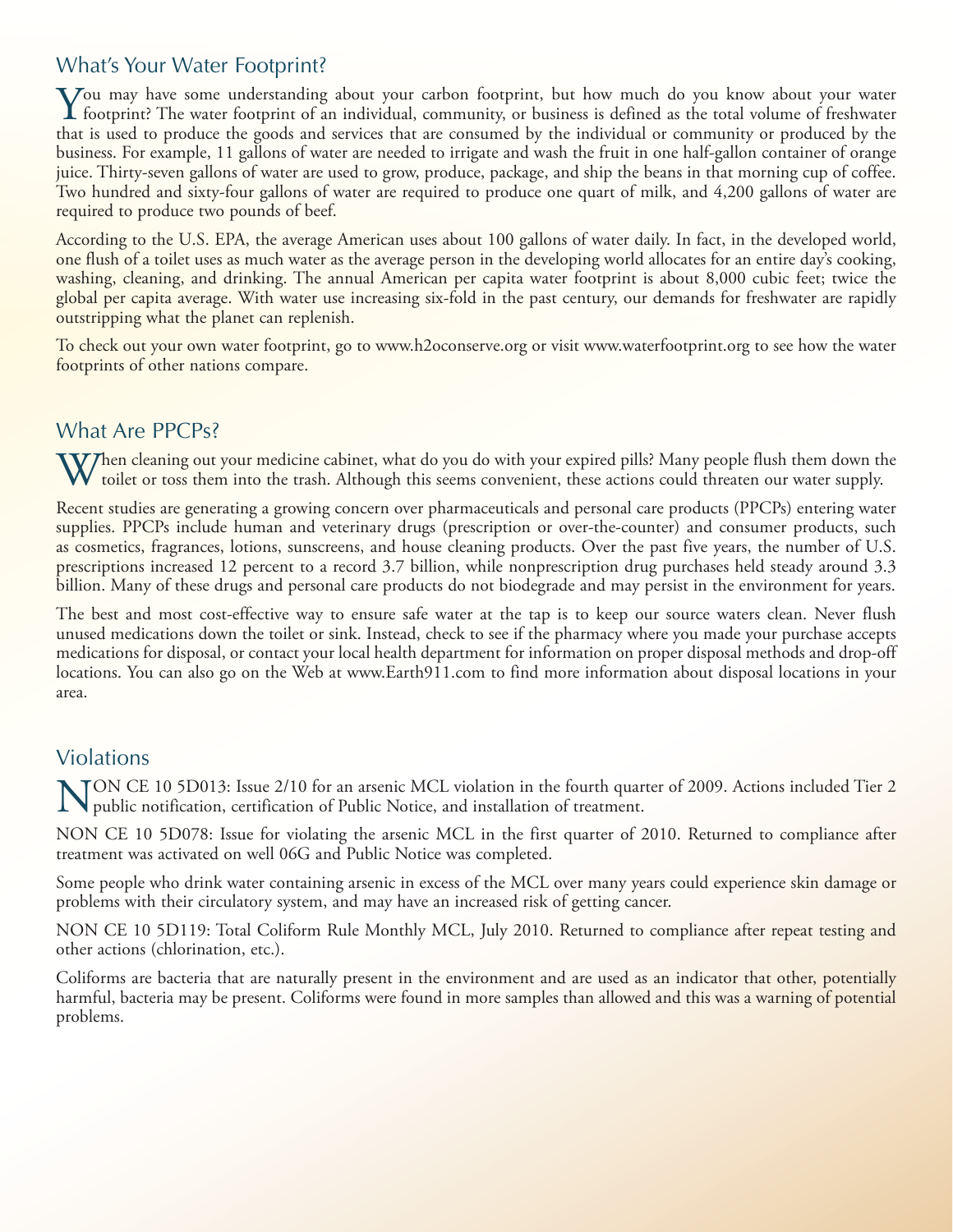## Important Health Information

Some people may be more vulnerable to contaminants in drinking water than the general population. Immunocompromised<br>Spersons such as persons with cancer undergoing chemotherapy, persons who have undergone organ transplants with HIV/AIDS or other immune system disorders, some elderly, and infants may be particularly at risk from infections. These people should seek advice about drinking water from their health care providers. The U.S. EPA/CDC (Centers for Disease Control and Prevention) guidelines on appropriate means to lessen the risk of infection by *Cryptosporidium* and other microbial contaminants are available from the Safe Drinking Water Hotline at (800) 426-4791 or http://water.epa. gov/drink/hotline.

#### Source Water Assessment

A Source Water Assessment Plan (SWAP) is now available at our office. This plan is an assessment of the delineated area<br>A around our listed sources through which contaminants, if present, could migrate and reach our source includes an inventory of potential sources of contamination within the delineated area, and a determination of the water supply's susceptibility to contamination by the identified potential sources.

According to the Source Water Assessment Plan, our water system had a susceptibility rating of 'medium'. If you would like to review the Source Water Assessment Plan, please feel free to contact our office during regular office hours.

#### Radon

Radon is a radioactive gas that occurs naturally in some ground water. It may pose a health risk when the gas is released<br>The water into air, as occurs during showering, bathing, or washing dishes and clothes. Radon gas re drinking water is a relatively small part of the total radon in air. Radon is released into homes and ground water from soil. Inhalation of radon gas has been linked to lung cancer, however, the effects of radon ingested in drinking water are not yet clear. If you are concerned about radon in your home, tests are available to determine the total exposure level. For additional information on how to have your home tested, call (800) SOS-RADON.

# Why do I get this report each year?

Community water system operators are required by Federal law to provide their customers an annual water quality report. The report helps people make informed choices about the water they drink. It lets people know what contaminants, if any, are in their drinking water and how these contaminants may affect their health. It also gives the system operators a chance to tell customers what it takes to deliver safe drinking water.

#### How much water is used during a typical shower?

The Federal Energy Policy Act set a nationwide regulation that limits showerheads to a maximum flow of 2.5 gallons per minute (GPM). Showerheads made before1980 are rated at 5 GPM. Since the average shower is estimated to last 8.2 minutes, the old showerheads use 41 gallons of water while the newer, low-flow showerheads use only about 21 gallons.